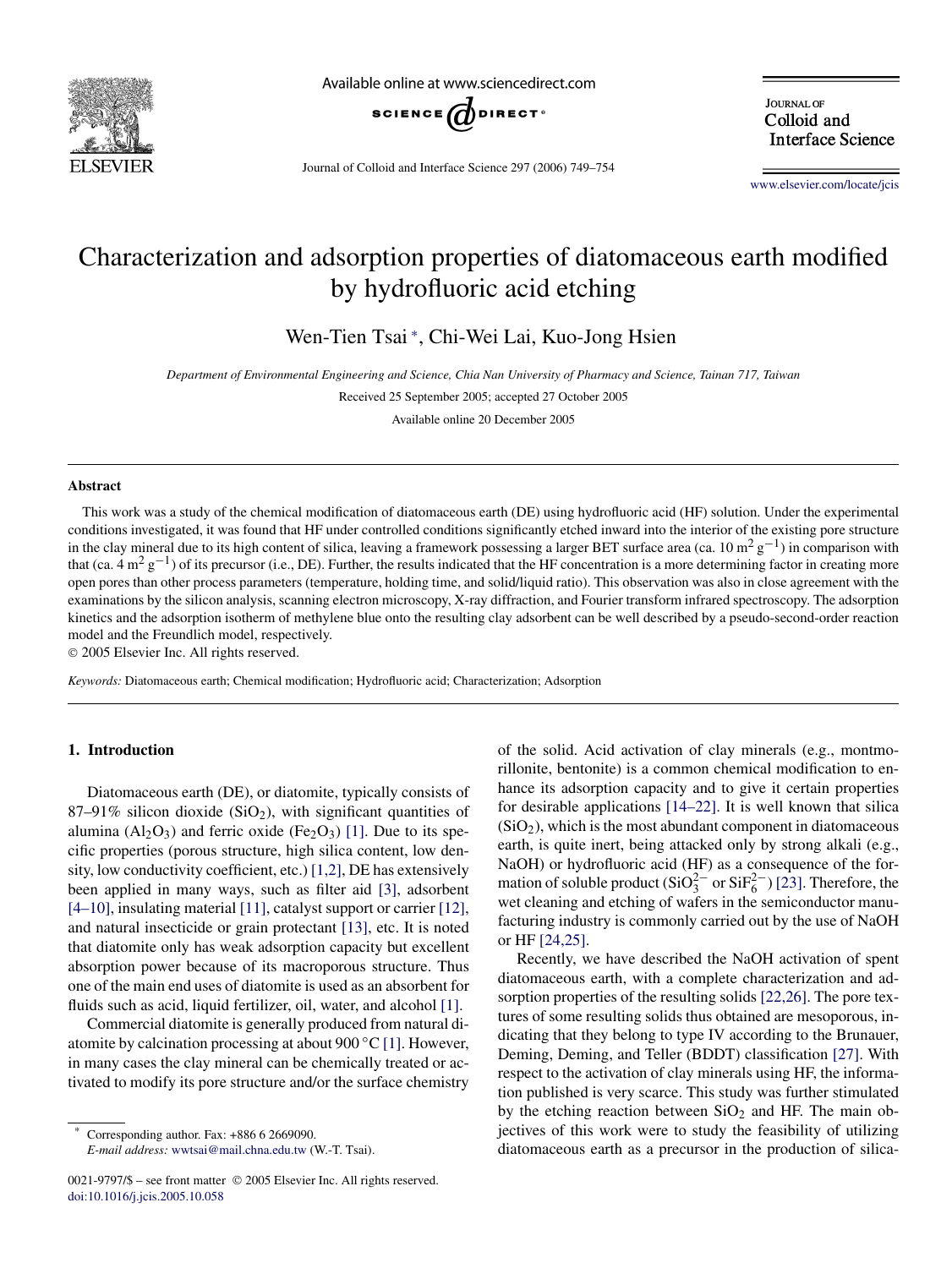<span id="page-1-0"></span>like adsorbent by physical and chemical characterization, and further evaluate its adsorption properties for the removal of methylene blue from aqueous solution at 25 ◦C.

## **2. Materials and methods**

# *2.1. Materials*

The diatomaceous earth was obtained from the Shan-Hua Factory of the Taiwan Tobacco & Liquor Co. (Tainan, Taiwan). The precursor was a calcined product (Grade 577, Celite Co., USA) with a median particle size of 20.8 µm. The typical chemical compositions from the manufacturer's brochure mainly consist of 92.0%  $SiO_2$ , 3.3%  $Al_2O_3$ , 1.3% of Fe<sub>2</sub>O<sub>3</sub>. The sample was first dried in the oven  $(105 °C)$  at least 2 h and then cooled to room temperature for further characterization and chemical activation. Hydrofluoric acid (HF, 48%), which was purchased from Merck Co. (Germany) in the grade for analysis, was selected as a chemical activator in this study to etch the dried sample for the purpose of creating more finely pores. The adsorbate used in the adsorption experiments was methylene blue (i.e., basic blue 9; C.I. 52015) with purity of min. 99% from the Sigma Chemical Co. (USA).

# *2.2. Chemical modification*

The apparatus and chemical modification with HF employed in the present work are similar to those for chemical activation with NaOH, as reported previously [\[22,26\].](#page-5-0) It is noted that HF is actually a very weak acid, and the fluoride ion is highly electronegative. The etching reaction between the glass bottle (mainly composed of  $SiO<sub>2</sub>$ ) and HF will thus occur. Therefore, the solution containing diatomite and HF was first prepared in the polypropylene (PP) plastic bottle because of its good resistance to etching dissolution up to 50% of HF at ambient temperature [\[28\],](#page-5-0) and then bathed in silicone oil, which was held in Pyrex glass for the purpose of heating on a hot plate. Under various concentrations (0.2–2.5 N of HF), adsorbent dosages  $(2.5-12.5)$  grams of 100 ml HF solution), holding times  $(0.5-$ 8.0 h) and temperatures (25–100  $\degree$ C), the chemical modification of the dried diatomite by HF was carried out on a laboratory stirrer/hot plate (Model: PC-420; Corning Co., USA) with boiler– reflux condenser. Afterward, the sample solution was filtered in a vacuum filter flask and washed sequentially five times with

| Table 1                                              |  |
|------------------------------------------------------|--|
| Surface area and porosity of diatomaceous earth (DE) |  |

| $S_{\rm BET}$ <sup>a</sup><br>$(m^2 g^{-1})$ | ມເ<br>$\sim$ 1<br>$(m^2 g)$<br>. .<br>G | $T$ $\bar{T}$ $\bar{t}$<br>$\overline{\phantom{0}}$<br>$\rm (cm^{-1}$<br>d | $\overline{\phantom{0}}$<br>$\rm (g\,cm^{-3}$ | $-$<br>$(g \, cm)$ | čη<br>$\overline{\phantom{0}}$ |
|----------------------------------------------|-----------------------------------------|----------------------------------------------------------------------------|-----------------------------------------------|--------------------|--------------------------------|
| $3.81 \pm 0.01^g$                            | 0.40 ء<br>2117<br><b>--</b>             | $0.0155 \pm 0.0009$                                                        | $2.82 \pm 0.05$                               | $2.70 \pm 0.04$    | $0.043 \pm 0.004$              |

<sup>a</sup> BET surface area.

 $\frac{b}{c}$  Langmuir surface area.<br>c Total pore volume.

<sup>d</sup> True density.

<sup>e</sup> Particle density, calculated by  $\rho_p = 1/[V_t + (1/\rho_s)]$ , where  $\rho_s$  was determined by pycnometer.

<sup>f</sup> Particle porosity, computed by  $\varepsilon_p = 1_{(\rho_p/\rho_s)}$ .

 $\frac{g}{g}$  Mean  $\pm$  standard deviation for two determinations.

deionized water to remove the ions and other residues. The resulting solid was finally dried at 105 ◦C for 24 h, and stored in the desiccator after drying.

#### *2.3. Physical characterizations*

The pore structures of diatomaceous earth and its HFmodified products (denoted as MDE) relating to surface areas, total pore volume, and pore size distribution were obtained by measuring their nitrogen adsorption–desorption isotherms at −196 ◦C in a surface area and porosity analyzer (Model ASAP 2010; Micromeritics Co., USA). To evaluate its precision, the pore structure of diatomaceous earth used as a reference sample was repeatedly measured at least two times before being measured in the experiments. As shown in Table 1, this automatic instrument has high precision based on the standard deviations. From the data of total pore volume  $(V_t)$  and true density  $(\rho_s)$ , the particle density  $(\rho_{\rm p})$  and porosity  $(\varepsilon_{\rm p})$  can be further obtained [\[29,30\].](#page-5-0) A Siemens D5000 powder diffractometer (Cu*Kα* radiation) was used to obtain powder XRD patterns for the purpose of observing the changes in crystallinity between the samples. The surface textures of the samples were observed using scanning electron microscopy (SEM) with a JEOL JXA-840 (JEOL Co., Japan) apparatus.

#### *2.4. Chemical characterizations*

The carbon/hydrogen/nitrogen (C/H/N) contents of diatomaceous earth and its HF-modified products (denoted as MDE) were used to examine the residues of the resulting products in the chemical modification processes. The C/H/N elemental analysis of the samples  $(1-3$  mg) was performed using an elemental analyzer (Model CHN-O-RAPID, Heraeus Co., Germany). For each analysis, the standard sample (i.e., acetanilide) was first analyzed by checking the experimental error within  $\pm 1\%$ . To measure the quantity of silicon leached from the modified diatomaceous earths, the silicon content of diatomaceous earth and its HF-modified products was analyzed using an inductively coupled plasma-atomic emission spectrometer (Model ICAP 9000, Jarrell-Ash Co., USA). Prior to analysis, the samples were first digested in concentrated nitric acid/hydrofluoric acid solution to form solution samples. Fourier transform infrared spectroscopy (FTIR) analysis was used for the observation of functional groups on the surface of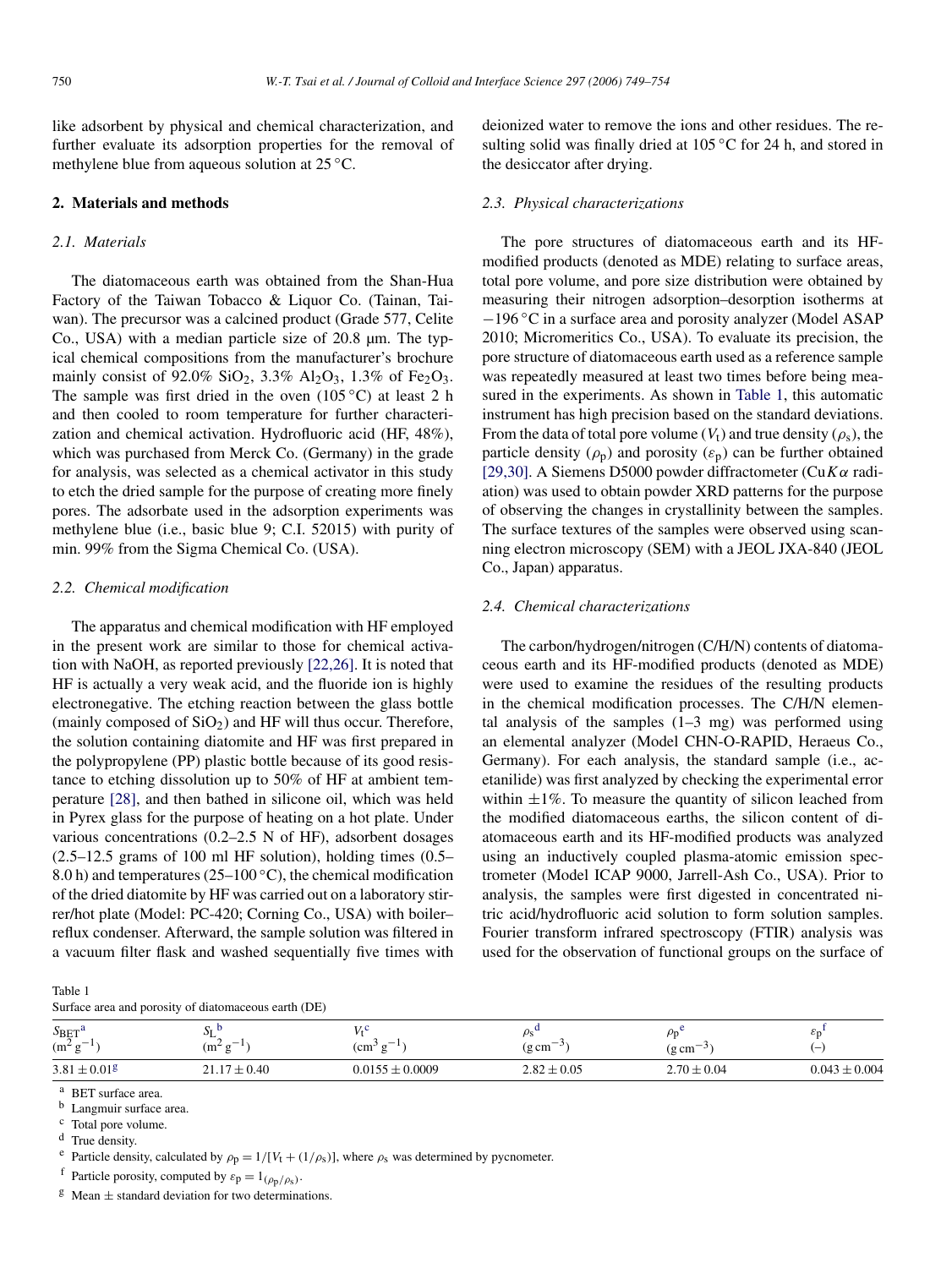## <span id="page-2-0"></span>*2.5. Adsorption tests*

Adsorption behavior of the optimal modified solid (i.e., MDE-2.5 N) was tentatively determined to evaluate its potential for removal of methylene blue from aqueous solution at 25.0 °C. Adsorption experiments were carried out in a ca. 3 dm<sup>3</sup> stirred batch adsorber with four baffles as described in our previous studies [\[22,26\].](#page-5-0) In the present study, the adsorption solution was maintained under the same conditions (e.g., solution volume  $= 2 \text{ dm}^3$ , MDE adsorbent dosage  $= 0.5 \text{ g}/2.0 \text{ dm}^3$ , agitating speed  $=$  400 rpm, pH 7.0) with an outer circulating-water bath for the adsorbability of the basic dye under various initial concentrations  $(4–12 \text{ mg dm}^{-3})$ . For a preliminary comparison, the adsorption behavior of diatomaceous earth under an initial methylene blue concentration of 10 mg dm<sup>-3</sup> was also carried out under the same solution conditions. The concentration of the dye filtrate was determined immediately through the use of a spectrophotometer (Hitachi UV–2001) at a wavelength UV– maximum ( $\lambda_{\text{max}}$ ) of 661 nm. The amounts of methylene blue adsorbed onto the two adsorbents were determined as follows,

$$
q_t = (C_0 - C_t)(V/W),
$$
 (1)

where  $C_0$  and  $C_t$  are the initial and liquid-phase concentrations (mg dm−3) of dye solution at *t* (min), respectively, *V* is the volume of dye solution (ca. 2 dm<sup>3</sup>), and *W* is the mass of dry adsorbent used (g).

## **3. Results and discussion**

#### *3.1. Physical characterization*

Generally, the Brunauer, Emmett, and Teller (BET) equation has been used for measuring and comparing the specific surface areas of a variety of adsorbents from their nitrogen adsorption– desorption isotherms at 77 K ( $-196$  °C) [\[27\].](#page-5-0) In the present study, the BET surface area was regarded as a comparative factor of determining the degree of pore properties of the modified diatomaceous earths.

According to the previous study [\[22\],](#page-5-0) it was found that the NaOH concentration seems to have the most efficient effect on the development of pores in the base-activated samples. Shown in Fig. 1 is the effect of HF concentration on the BET surface areas of the resulting solids prepared under a fixed holding time of 0.5 h and solid/liquid ratio of 5 g*/*100 ml. In the HF-modified diatomaceous earth series, the pore property at 60 °C is slightly larger than that at 80 °C. Also, the increase in pore property seems to be proportional to the HF concentration. The observation is consistent with  $H_2SO_4$ -activated solids [\[22\]](#page-5-0) and NaOH-activated solids [\[22,26\].](#page-5-0) The optimal BET surface area (ca. 10 m<sup>2</sup> g<sup>-1</sup>) can be obtained at a temperature of 60  $\degree$ C, HF concentration of 2.5 N, holding time of 0.5 h, and solid/liquid ratio of 5 g*/*100 ml. As compared with the data



Fig. 1. Effect of HF concentration on BET surface areas of modified diatomaceous earths prepared at the temperatures 60 and 80 ◦C, holding time 0.5 h, and solid/liquid ratio 5 g*/*100 ml.



Fig. 2. Nitrogen adsorption/desorption isotherms of diatomaceous earth (DE) and modified diatomaceous earths (i.e., MDE-1.0 N and MDE-2.5 N).

in [Table 1,](#page-1-0) it can be seen that the HF has an etching performance to create more open pores, thus resulting in larger surface areas. The results were further confirmed from the nitrogen adsorption–desorption isotherms and pore size distributions shown in Figs. 2 and 3, respectively. On the basis of the BDDT classification, the patterns of adsorption–desorption isotherms in Fig. 2 belong to a typical type II, indicating that the diatomaceous earth and their modified solids should be still macroporous powders or powers with pore diameters larger than micropores [\[31\].](#page-5-0) The foregoing results may be further observed in the pore size distribution curves based on pore areas of the Barrett–Joyner–Halenda (BJH) desorption branch in the measurement of  $N_2$  isotherms, as shown in [Fig. 3.](#page-3-0) It is seen that the pores of these clay samples (including DE, MDE-1.0 N, and MDE-2.5 N) have a heterogeneous distribution of pore diameters with major pore ranges below about 100 Å, which may be useful for their possible applications in adsorption of component with large molecular size from liquid phase.

The effects of temperature, holding time, and solid/liquid ratio under specified modification conditions on the BET surface areas of the resulting products are shown in [Figs. 4–6,](#page-3-0) respectively. It seems that these modification parameters play a less important role in the production of porous materials prepared from diatomaceous earth by HF. For example, with increase in the temperature from 25 to 100 $\degree$ C (boiling) at a HF concentration of 1.0 N, the resulting solids have almost the same BET surface area (seen in [Fig. 4\)](#page-3-0). Also shown in [Fig. 6,](#page-3-0) the BET surface areas of the resulting solids tend towards gradual decrease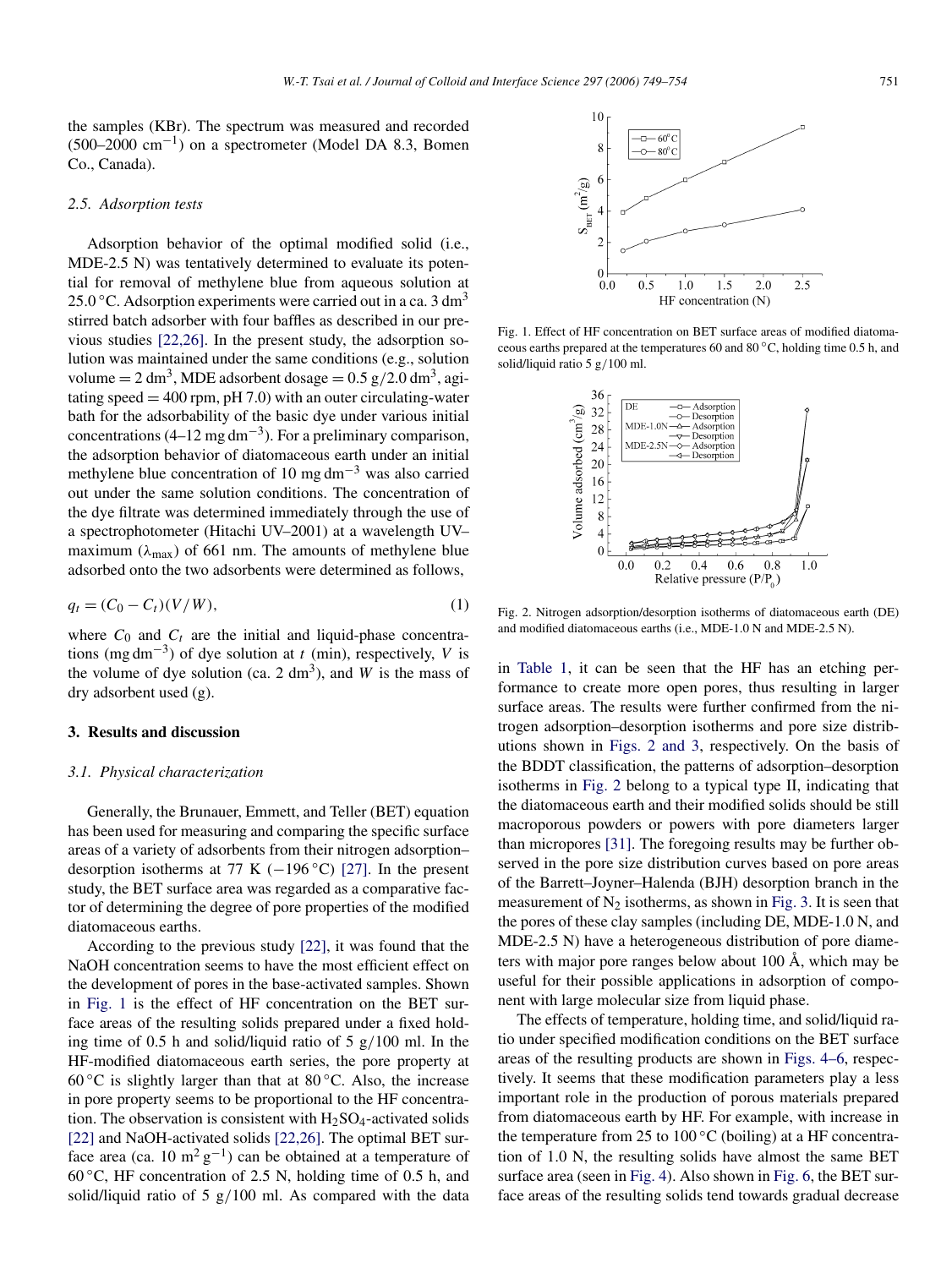<span id="page-3-0"></span>with increasing adsorbent dosage. The decrease in pore properties is probably due to the lower etching rate of reactions at a higher solid/liquid ratio.

SEM micrographs of diatomaceous earth (DE) and the optimal sample (i.e., MDE-2.5 N) are illustrated in Fig. 7, showing a great difference between the surface textures of these samples. The porous structure examination of the precursor DE can be clearly seen in the SEM photograph (left, Fig. 7), revealing the variety of rigid shapes and macropores/open voids that give the diatomaceous earths a high ability to trap solids or residues for separation from clear liquids. Obviously, the pores can be developed and further enhanced by the chemical modification during the etching reaction by HF, which results in flaws,



Fig. 3. Pore size distributions of diatomaceous earth (DE) and modified diatomaceous earths (i.e., MDE-1.0 N and MDE-2.5 N) based on BJH desorption d*A/*d*D* pore area.



cracks, crevices, and small pores in the small particles shown in Fig. 7 (right).

To observe changes in crystallinity as a result of the HF modification, the powder XRD patterns of some typical samples (including DE, MDE-0.2 N, MDE-0.5 N, MDE-1.0 N, MDE-1.5 N, and MDE-2.5 N) are shown in [Fig. 8.](#page-4-0) It is clear that the XRD patterns having the maximum silica peak at about 22.0<sup>°</sup>  $2\theta$  are not significantly modified by HF etching, showing that the precursor has a high resistance to HF attack, and that its pore property is thus not enhanced under chemical modification conditions. This phenomenon also seems to be in line with the data shown in [Fig. 1,](#page-2-0) in which the increase in BET surface area is only from 3.9 to 9.4  $m^2 g^{-1}$  with increasing HF concentration from 0.2 to 2.5 N.



Fig. 5. Effect of holding time on BET surface areas of modified diatomaceous earths prepared at the HF concentration 1.0 N, temperatures 25–100 ℃, and solid/liquid ratio 5 g*/*100 ml.



Fig. 4. Effect of temperature on BET surface areas of modified diatomaceous earths prepared at an HF concentration 2.5 N, holding time 0.5 h, and solid/liquid ratio 5 g*/*100 ml.

Fig. 6. Effect of solid/liquid ratio on BET surface areas of the resulting solid prepared at HF concentration 1.0 N, temperature 80 °C, and holding time 0.5 h.



Fig. 7. SEM photographs ( $\times$ 4000) of diatomaceous earth (DE) and modified diatomaceous earth (i.e., MDE-2.5 N).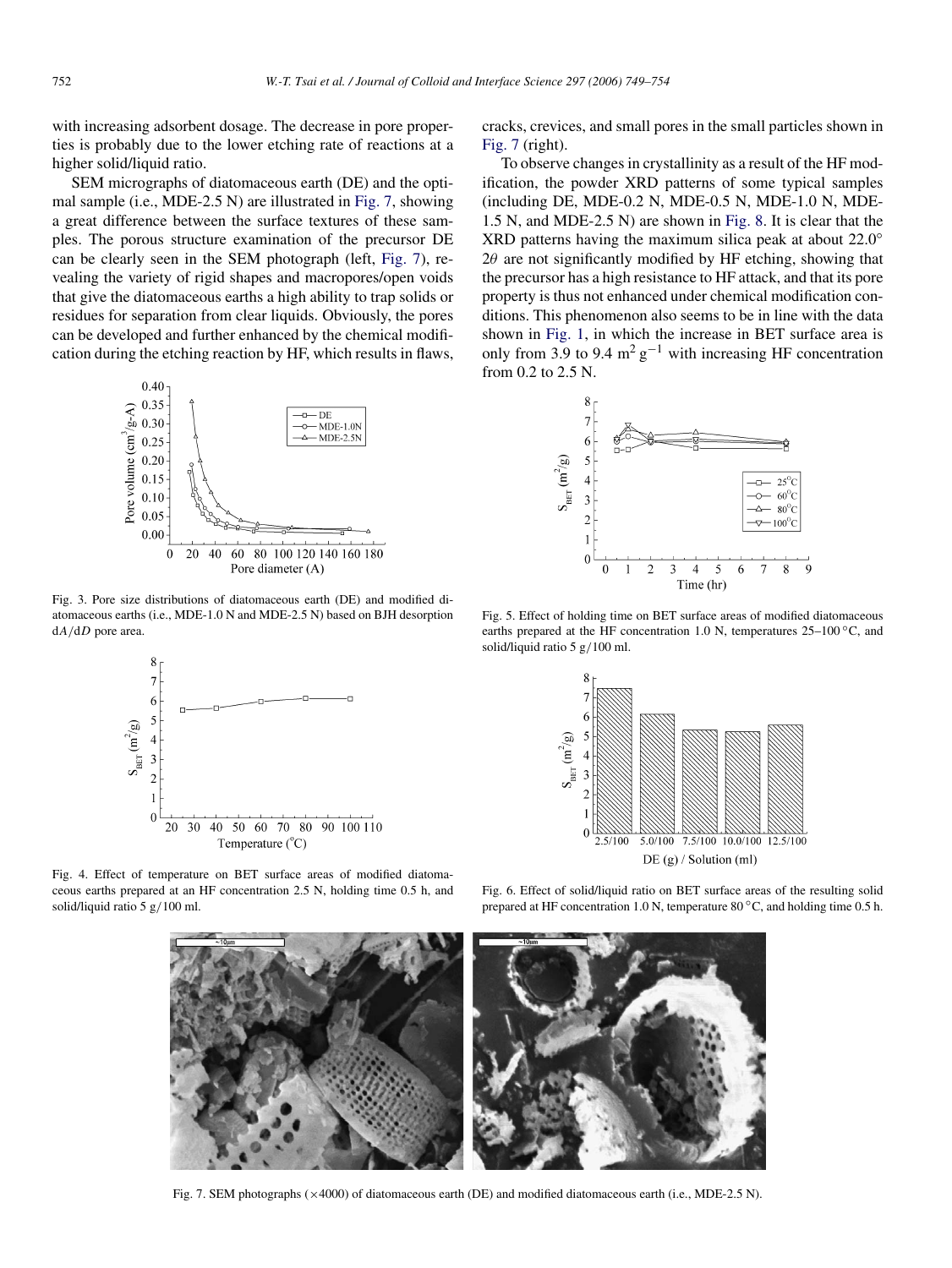<span id="page-4-0"></span>

Fig. 8. XRD diffractograms of diatomaceous earth (DE) and modified diatomaceous earths (i.e., MDE-0.2 N, MDE-0.5 N, MDE-1.0 N, MDE-1.5 N, and MDE-2.5 N).

Table 2 Contents of C, H, N, and Si of DE and modified diatomaceous earths (MDEs) (% oven-dried weight)

| Sample ID     | C      | Н      | N      | Si     |
|---------------|--------|--------|--------|--------|
|               | $(\%)$ | $(\%)$ | $(\%)$ | $(\%)$ |
| DE            | 0.18   | 0.33   | 0.10   | 41.9   |
| MDE-0.2 $N^a$ | 0.05   | 0.38   | 0.14   | 41.8   |
| MDE-0.5 $N^a$ | 0.02   | 0.34   | 0.07   | 41.5   |
| MDE-1.0 $N^a$ | 0.06   | 0.22   | 0.09   | 41.3   |
| MDE-1.5 $Na$  | 0.07   | 0.21   | 0.05   | 40.9   |
| MDE-2.5 $Na$  | 0.04   | 0.13   | 0.17   | 38.8   |

<sup>a</sup> Prepared under conditions of temperature  $60^{\circ}$ C, holding time 0.5 h, solid/liquid ratio 5 g*/*100 g, and various HF concentrations (i.e., 0.2, 0.5, 1.0, 1.5, and 2.5 N).

#### *3.2. Chemical characterization*

Table 2 presents the content of carbon (C), hydrogen (H), nitrogen (N), and silicon (Si) of the MDE series. Compared with those of DE (Table 2), the MDE displayed a very distinctive chemical composition. Their carbon contents were significantly lower probably due to the partial dissolution of carbonates. It is particularly interesting that the MDE series possessed a fairly lower silicon contents than that of DE, showing that the etching reaction between silica and HF could occur, and that is also gave rise to their larger pore properties as shown in [Figs. 1 and 2.](#page-2-0) Notably, the etching degree, indicative of silicon content, tends to increase with increasing HF concentration.

The study of the HF-modified solids by FTIR spectroscopy confirms the presence of silica in them. The spectra of the samples DE and MDE series treated with 0.2, 0.5, 1.0, 1.5, and 2.5 N are displayed in Fig. 9. Clearly, there are no significant differences between characteristic bands ranging from 1400 and 400 cm<sup>-1</sup> (i.e., 1200–1000 and 795 cm<sup>-1</sup>) due to silicates structure [\[16,32\],](#page-5-0) which was also seen in the XRD peaks at  $2\theta$  of  $21°-22°$  (Fig. 8). This is consistent with the data on BET surface areas shown in [Fig. 1.](#page-2-0) The wide bands centered at ca. 1090 cm−<sup>1</sup> should be due to Si–O–Si in-plane vibration



Fig. 9. FTIR spectra of diatomaceous earth (DE) and modified diatomaceous earths (i.e., MDE-0.2 N, MDE-0.5 N, MDE-1.0 N, MDE-1.5 N, and MDE-2.5 N).

(asymmetric stretching). Similar observations can be seen at ca. 795 cm−1, which are also characteristic of silica. Again, the weak absorption peak at 616 cm<sup>-1</sup> was possibly attributed to Si–O deformation and Al–O stretching [\[32\].](#page-5-0)

# *3.3. Adsorption property*

In the adsorption experiments, the optimal solid MDE-2.5 N was chosen as a representative adsorbent. The effect of initial dye concentration on the adsorption intake of methylene blue at the adsorbent dosage of 0.5 g*/*2.0 dm−3, initial pH 7.0, temperature of 25 ◦C and mixing speed of 400 rpm was carried out and further analyzed using pseudo-second-order kinetic model with its linear form as studied previously [\[22,26\],](#page-5-0)

$$
t/q_t = 1/(kq_e^2) + (1/q_e)t,\t\t(2)
$$

where *k* is the pseudo-second-order rate constant (g mg<sup>-1</sup> min<sup>-1</sup>), *q*<sup>e</sup> is the amount of methylene blue adsorbed at equilibrium  $(\text{mg g}^{-1})$ , and  $q_t$  is the amount of methylene blue adsorbed at time *t* (mg  $g^{-1}$ ). Rate parameters *k* and  $q_e$ , can be directly obtained from the intercept and slope of the plot of  $(t/q_t)$ against *t*. Values of *k* and *q*, computed from Eq. (2), are listed in [Table 3.](#page-5-0) As a preliminary evaluation, the starting precursor DE was used as another adsorbent for the adsorption of methylene blue with the initial concentration 10.1 mg  $l^{-1}$ . From the data in [Table 3,](#page-5-0) it is clear that the kinetics of methylene blue adsorption on the HF-modified adsorbent follows this model with the regression coefficients of higher than 0.99 in this study. Also, it is consistent with the results based on the data in [Fig. 2;](#page-2-0) namely, the adsorbent MDE-2.5 N has a capacity for the adsorption of methylene blue higher than that of the adsorbent DE because of the larger BET surface area in the former.

Based on the trend in adsorption capacity (i.e.,  $q_e$ ) vs equilibrium concentration (i.e., *C*e) in [Table 3,](#page-5-0) the Freundlich model was used to describe the adsorption isotherm because of its su